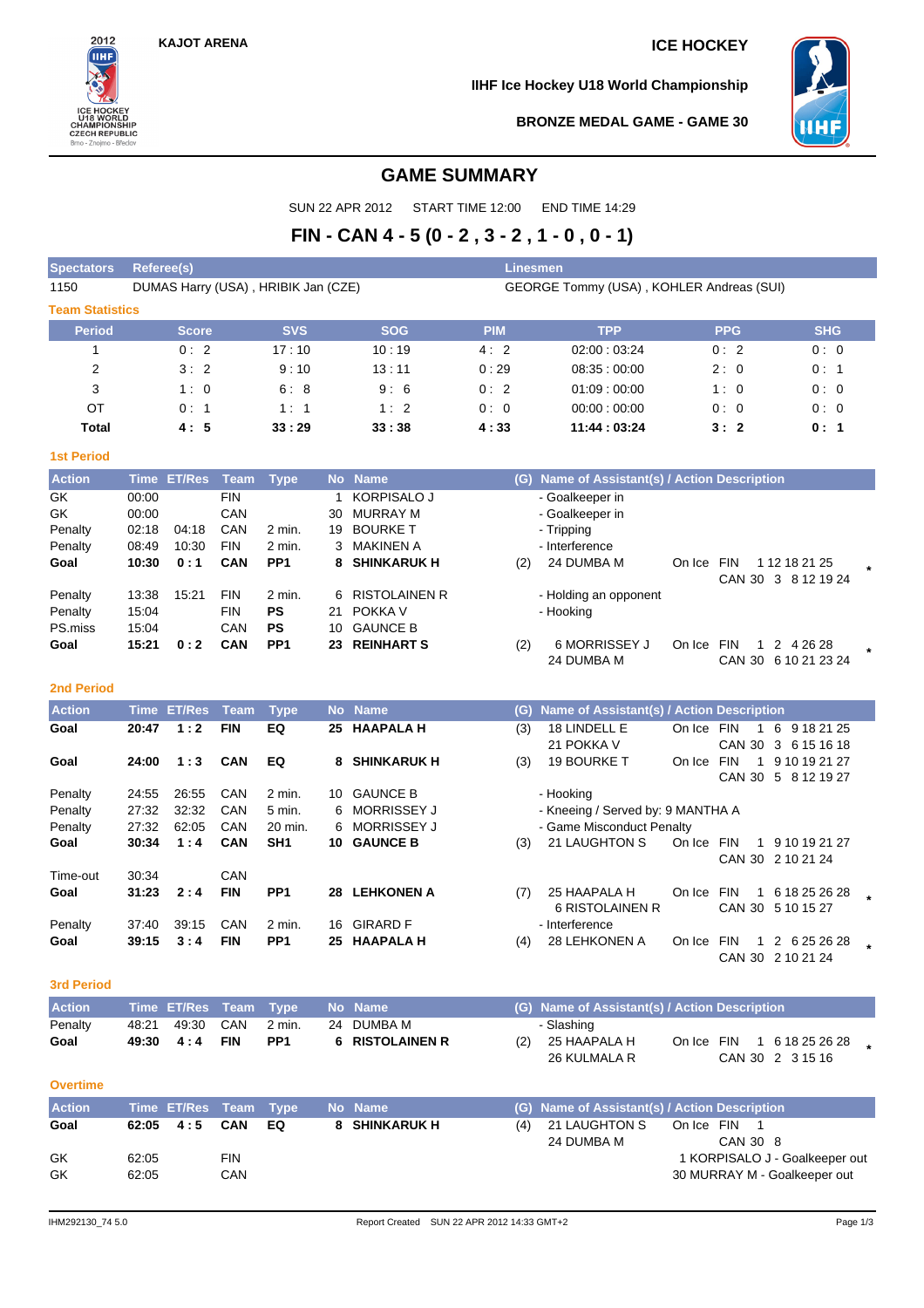

### **IIHF Ice Hockey U18 World Championship**



### **BRONZE MEDAL GAME - GAME 30**

#### **Goalkeeper Records**

# **Team : FIN - Finland Team : CAN - Canada**

|  |  | Team : CAN - Canada |
|--|--|---------------------|
|  |  |                     |

| No Name          | <b>SOG</b> | <b>SVS</b> | <b>MIP</b> | No Name        | <b>SOG</b> | <b>SVS</b> | MIP.  |
|------------------|------------|------------|------------|----------------|------------|------------|-------|
| KORPISALO Joonas | 38         | 33         | 62:05      | 30 MURRAY Matt |            | 29         | 62:05 |
| 31 SAROS Juuse   |            |            |            | MARTIN Spencer |            |            |       |

#### **Game Statistics**

| Team : FIN (blue)  |                                 |                |                |          |             |                |          |                |        |          |                      |                |             |                |             |
|--------------------|---------------------------------|----------------|----------------|----------|-------------|----------------|----------|----------------|--------|----------|----------------------|----------------|-------------|----------------|-------------|
|                    | <b>Head Coach: TAPOLA Jussi</b> |                |                |          |             |                |          |                |        |          | <b>Shots on Goal</b> |                |             |                |             |
| <b>No Pos</b>      | <b>Name</b>                     | G              | A              | P        | <b>PIM</b>  | FO+            | FO-      | $FO+/-$        | FO%    |          | $\overline{2}$       | 3              | <b>OT</b>   | <b>TS</b>      | $+/-$       |
| 9 F                | <b>BARKOV Aleksander</b>        | 0              | 0              | 0        | 0           | 12             | 5        | $\overline{7}$ | 70.59  | 1        | 1                    | 0              | $\mathbf 0$ | $\overline{2}$ | $-1$        |
| F<br>10            | <b>IKONEN Juuso</b>             | 0              | 0              | $\Omega$ | 0           | $\overline{2}$ | $\Omega$ | 2              | 100.00 | 1        | $\Omega$             | 0              | 0           | 1              | $-2$        |
| F<br>19            | <b>TERAVAINEN Teuvo</b>         | 0              | 0              | 0        | 0           | 0              | 2        | $-2$           | 0.00   | 1        | 0                    | 1              | 0           | 2              | $-2$        |
| D<br>21            | <b>POKKA Ville</b>              | 0              | 1              |          | 0           | $\Omega$       | 0        | $\Omega$       | 0.00   | 3        | $\Omega$             | $\Omega$       | 0           | 3              | $-1$        |
| 27 D               | <b>TIKKINEN Niklas</b>          | 0              | 0              | 0        | $\Omega$    | 0              | 0        | 0              | 0.00   | 1        | 1                    | 0              | 0           | $\overline{2}$ | $-2$        |
| D<br>6             | RISTOLAINEN Rasmus +A           |                | 1              | 2        | 2           | 0              | 0        | 0              | 0.00   | 0        | 2                    |                | 0           | 3              | $+1$        |
| D<br>18            | <b>LINDELL Esa</b>              | 0              | 1              |          | $\mathbf 0$ | 0              | $\Omega$ | 0              | 0.00   | 0        | $\mathbf 0$          | $\Omega$       | 0           | $\mathbf 0$    | $+1$        |
| F<br>25            | HAAPALA Henrik (BP)             | $\overline{2}$ | $\overline{2}$ | 4        | $\Omega$    | $\Omega$       | $\Omega$ | $\Omega$       | 0.00   | 0        | $\overline{2}$       | $\Omega$       | 1           | 3              | $+1$        |
| F<br>26            | <b>KULMALA Rasmus</b>           | 0              | 1              |          | 0           | 9              | 11       | $-2$           | 45.00  | 0        | 1                    | 1              | 0           | 2              | $\mathbf 0$ |
| 28 F               | LEHKONEN Artturi +A             |                | 1              | 2        | $\Omega$    | 1              |          | $\Omega$       | 50.00  | 0        | 4                    |                | 0           | 5              | $\mathbf 0$ |
| 2 D                | <b>LEHTONEN Mikko</b>           | 0              | 0              | 0        | 0           | 0              | 0        | 0              | 0.00   | 0        | 0                    | 0              | 0           | 0              | 0           |
| 4 D                | VAINONEN Mikko +C               | 0              | 0              | 0        | 0           | 0              | 0        | 0              | 0.00   | 1        | 1                    | 1              | 0           | 3              | 0           |
| 12 F               | <b>MARKKULA Samu</b>            | 0              | 0              | 0        | 0           | 0              | 0        | $\Omega$       | 0.00   | 1        | 0                    | $\overline{2}$ | 0           | 3              | $\mathbf 0$ |
| F<br>13            | <b>MUSTONEN Aleksi</b>          | 0              | 0              | $\Omega$ | $\mathbf 0$ | 5              | 6        | $-1$           | 45.45  | 0        | 0                    | 0              | 0           | $\mathbf 0$    | $\mathbf 0$ |
| 24 F               | <b>IKONEN Henri</b>             | $\Omega$       | $\Omega$       | $\Omega$ | $\Omega$    | $\Omega$       | $\Omega$ | $\Omega$       | 0.00   | $\Omega$ | 1                    | $\overline{2}$ | $\Omega$    | 3              | $\mathbf 0$ |
| 3D                 | <b>MAKINEN Atte</b>             | 0              | $\Omega$       | $\Omega$ | 2           | 0              | $\Omega$ | 0              | 0.00   | 0        | 0                    | 0              | 0           | 0              | 0           |
| F<br>16            | <b>SALMINEN Saku</b>            | 0              | 0              | $\Omega$ | 0           | 7              | 6        | 1              | 53.85  | 0        | 0                    | 0              | 0           | $\mathbf 0$    | 0           |
| $\mathsf{F}$<br>20 | <b>ANTONEN Joose</b>            | 0              | $\Omega$       | $\Omega$ | $\Omega$    | 0              | $\Omega$ | 0              | 0.00   | 0        | 0                    | $\Omega$       | 0           | 0              | 0           |
| $\mathsf{F}$<br>22 | <b>JUUTINEN Janne</b>           | 0              | 0              | $\Omega$ | 0           | $\Omega$       | $\Omega$ | 0              | 0.00   | 1        | 0                    | 0              | 0           | 1              | 0           |
| 1 GK               | <b>KORPISALO Joonas</b>         | 0              | 0              | $\Omega$ | $\mathbf 0$ |                |          |                |        | 0        | 0                    | $\Omega$       | $\mathbf 0$ | $\mathbf 0$    |             |
| <b>GK</b><br>31    | <b>SAROS Juuse</b>              | 0              | 0              | 0        | 0           |                |          |                |        | 0        | 0                    | 0              | 0           | 0              |             |
| Total              |                                 | 4              |                | 11       | 4           | 36             | 31       | 5              | 53.73  | 10       | 13                   | 9              | 1           | 33             |             |

|  | Team: CAN (white) |  |  |
|--|-------------------|--|--|
|--|-------------------|--|--|

| $\cdots$           |                          |             |                |                |                |                |             |                |        |                |                      |                |                |                |             |
|--------------------|--------------------------|-------------|----------------|----------------|----------------|----------------|-------------|----------------|--------|----------------|----------------------|----------------|----------------|----------------|-------------|
|                    | Head Coach: WALLIN Jesse |             |                |                |                |                |             |                |        |                | <b>Shots on Goal</b> |                |                |                |             |
| <b>No Pos</b>      | <b>Name</b>              | G           | A              | P              | <b>PIM</b>     | $FO+$          | FO-         | $FO+/-$        | FO%    |                | $\overline{2}$       | $\overline{3}$ | O <sub>T</sub> | <b>TS</b>      | $+/-$       |
| 2 D                | <b>NURSE Darnell</b>     | 0           | 0              | 0              | $\mathbf 0$    | 0              | $\Omega$    | 0              | 0.00   | 1              | 0                    |                | $\mathbf 0$    | 2              | $+1$        |
| 8 F                | SHINKARUK Hunter (BP)    | 3           | 0              | 3              | 0              |                |             | 0              | 50.00  | 2              | 1                    | 0              |                | $\overline{4}$ | $+2$        |
| 12 F               | RYCHEL Kerby +A          | 0           | $\Omega$       | 0              | $\mathbf 0$    | 0              | $\mathbf 0$ | 0              | 0.00   | 1              | 0                    | 0              | 0              | $\mathbf{1}$   | $+1$        |
| 19 F               | <b>BOURKE Troy</b>       | 0           |                |                | 2              | 5              | 9           | -4             | 35.71  | 0              | 0                    | $\mathbf 0$    | 0              | $\mathbf 0$    | $+1$        |
| 24 D               | DUMBA Matt +C            | $\Omega$    | 3              | 3              | $\overline{2}$ | $\Omega$       | $\Omega$    | $\Omega$       | 0.00   | 3              | 1                    | $\overline{2}$ |                | $\overline{7}$ | $+1$        |
| 3 D                | PULOCK Ryan              | 0           | 0              | 0              | 0              | 0              | 0           | 0              | 0.00   | 1              | 0                    | 0              | 0              | 1              | -1          |
| 10 F               | <b>GAUNCE Brendan</b>    |             | 0              |                | 2              | 0              |             | $-1$           | 0.00   | 3              | 1                    |                | 0              | 5              | $+1$        |
| 21 F               | <b>LAUGHTON Scott</b>    | 0           | $\overline{2}$ | $\overline{2}$ | $\Omega$       | $\overline{7}$ | 16          | -9             | 30.43  |                | 3                    |                | $\mathbf 0$    | 5              | $+1$        |
| 23<br>$\mathsf{F}$ | <b>REINHART Sam</b>      |             | $\Omega$       |                | $\mathbf 0$    | $\overline{2}$ | $\Omega$    | $\overline{2}$ | 100.00 | 3              | $\overline{2}$       |                | $\Omega$       | 6              | $\mathbf 0$ |
| 27 D               | PELECH Adam +A           | $\Omega$    | $\Omega$       | $\Omega$       | $\Omega$       | $\mathbf 0$    | $\Omega$    | 0              | 0.00   |                | $\overline{0}$       | $\Omega$       | $\Omega$       | 1              | $+1$        |
| 5 D                | <b>SEVERSON Damon</b>    | 0           | 0              | 0              | 0              | 0              | 0           | 0              | 0.00   | 0              | 1                    | 0              | 0              | 1              | $+1$        |
| 6<br>D             | <b>MORRISSEY Josh</b>    | 0           |                | 1              | 25             | $\mathbf 0$    | $\Omega$    | 0              | 0.00   | $\Omega$       | 0                    | $\Omega$       | $\Omega$       | $\mathbf 0$    | $-1$        |
| $\mathsf{F}$<br>15 | <b>WINTHER Mike</b>      | 0           | 0              | 0              | $\mathbf 0$    | 1              | 0           | 1              | 100.00 | 0              |                      | 0              | 0              | $\mathbf{1}$   | $-1$        |
| $\mathsf{F}$<br>16 | <b>GIRARD Felix</b>      | $\mathbf 0$ | $\Omega$       | $\Omega$       | 2              | 14             |             | 7              | 66.67  |                | 0                    | 0              | 0              | 1              | -1          |
| 18 F               | <b>SMITH Gemel</b>       | 0           | $\Omega$       | $\Omega$       | $\Omega$       | 1              |             | 0              | 50.00  | $\overline{2}$ | 1                    | $\Omega$       | $\Omega$       | 3              | $-1$        |
| 7 D                | <b>STEELE Warren</b>     | 0           | 0              | 0              | 0              | 0              | 0           | 0              | 0.00   | 0              | 0                    | 0              | 0              | 0              | 0           |
| F<br>9             | <b>MANTHA Anthony</b>    | 0           | 0              | 0              | 0              | 0              | 0           | 0              | 0.00   | 0              | 0                    | 0              | 0              | $\mathbf 0$    | 0           |
| F<br>11            | <b>TROOCK Branden</b>    | 0           | $\Omega$       | $\Omega$       | $\Omega$       | 0              | $\Omega$    | 0              | 0.00   | $\Omega$       | 0                    | $\Omega$       | $\Omega$       | 0              | 0           |
| $\mathsf{F}$<br>14 | <b>KOSMACHUK Scott</b>   | 0           | 0              | $\Omega$       | 0              | 0              | $\Omega$    | 0              | 0.00   | 0              | 0                    | 0              | 0              | 0              | 0           |
| 25 F               | <b>CARRIER William</b>   | $\Omega$    | $\mathbf 0$    | $\Omega$       | 0              | $\pmb{0}$      | 1           | $-1$           | 0.00   | 0              | 0                    | $\Omega$       | $\mathbf 0$    | $\mathbf 0$    | $\mathbf 0$ |
| 1 GK               | <b>MARTIN Spencer</b>    | 0           | 0              | 0              | 0              |                |             |                |        | 0              | 0                    | 0              | 0              | 0              |             |
| 30 GK              | <b>MURRAY Matt</b>       | 0           | 0              | 0              | 0              |                |             |                |        | 0              | 0                    | 0              | 0              | $\mathbf 0$    |             |